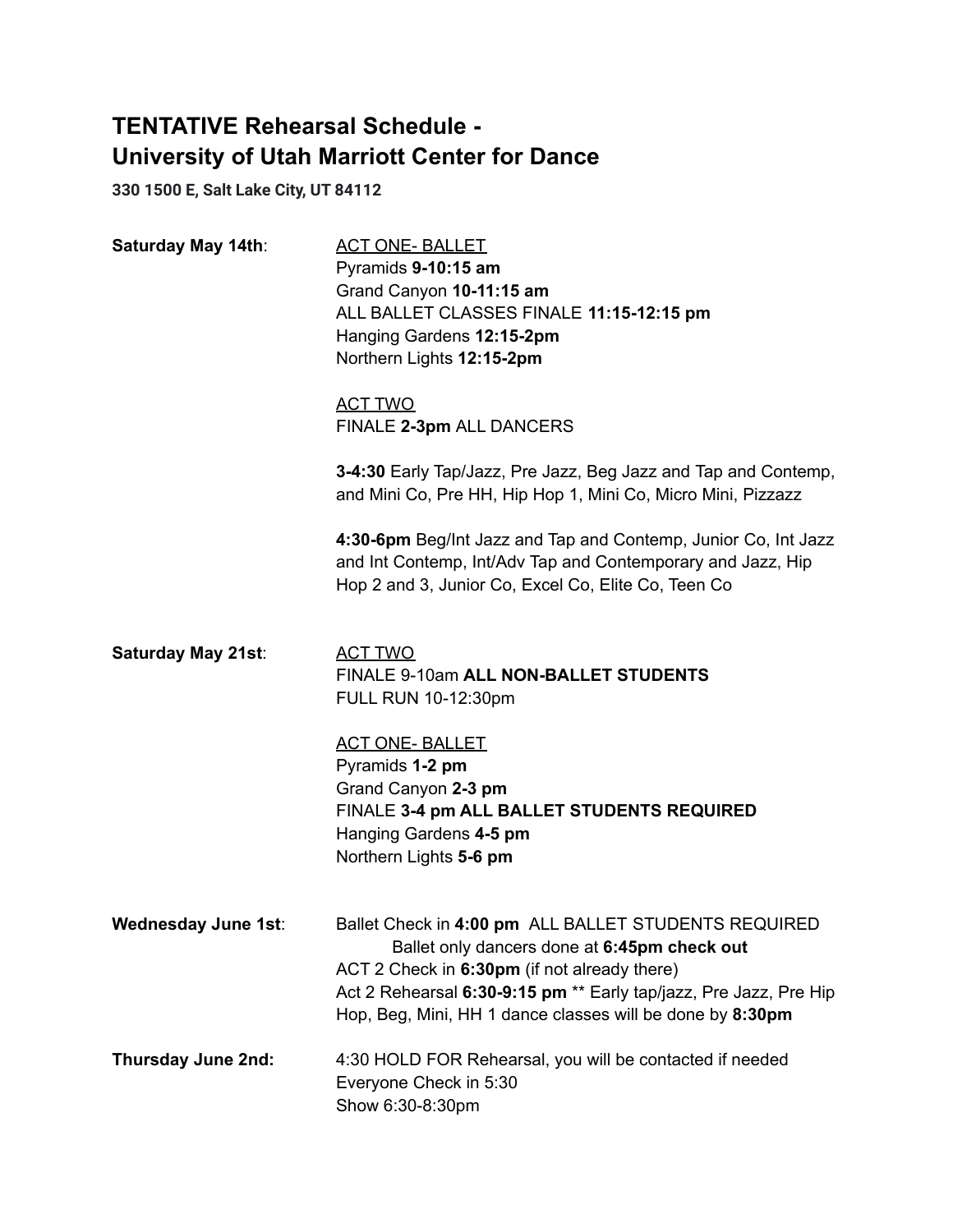#### **RUN OF ACT TWO**

- 1. Tap Production
- 2. Early Tap/Jazz
- 3. Mini Beg Jazz
- 4. TEEN Trace of You
- 5. Int Jazz
- 6. PIZZAZZ Sunshine
- 7. MICRO MINI I Love Paris
- 8. EXCEL Can't Help Falling in Love OR Lonely People
- 9. Junior Beg/Int Contemporary
- 10. ELITE B Sandstorm
- 11. Teen Int/Adv Contemporary
- 12. Mini Beg Tap
- 13. Junior Beg/Int Tap
- 14. ELITE A Sunlight
- 15. Hip Hop 1
- 16. Hip Hop 2/Hip Hop 3
- 17. Pre Jazz
- 18. MINI Angels
- 19. PIZZAZZ Grow As We Go
- 20. Junior Beg/Int Jazz
- 21. Excel Int Contemporary
- 22. TEEN The Buzz
- 23. Elite B Int/Adv Jazz
- 24. MICRO MINI Locomotion
- 25. Mini Beg Contemporary
- 26. JUNIOR Little Do You Know
- 27. ELITE A Harboring Hope
- 28. Elite B Int/Adv Contemporary
- 29. Pre Hip Hop
- 30. EXCEL This Groove
- 31. PIZZAZZ Funkytown
- 32. ELITE A and B- Hands Away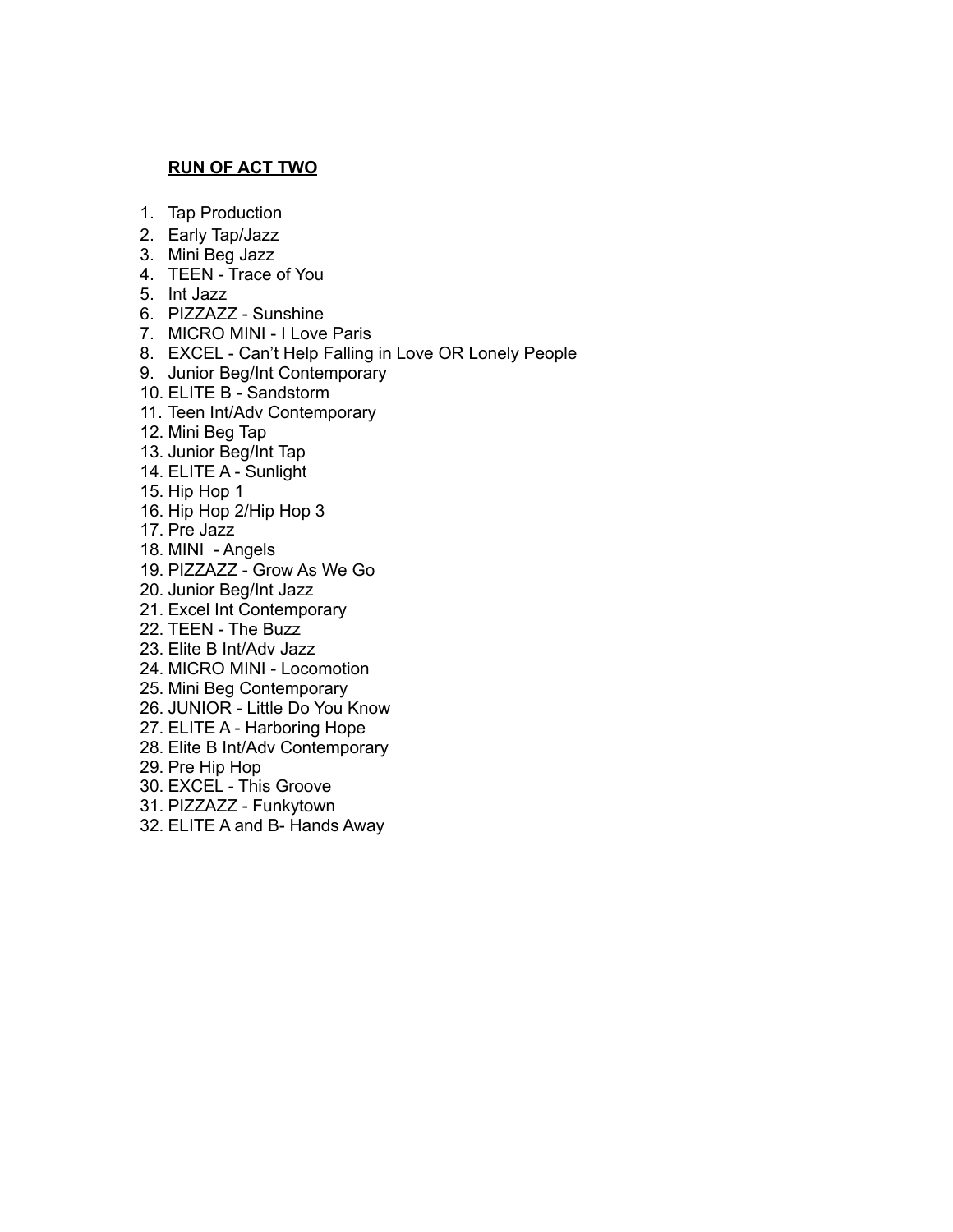# **ALL BALLET CLASSES:**

# **PYRAMIDS**

## *Pointe 5/6 - Mon 8:30-9:15pm*

Onyx Chidester, Isabella Hall, Macy LaFeber, Gemma Leonard, McCall Keller, Bela Miller, Eav Nielsen, Freya Schultz, Addison Shannon, Lien Hoa Torres, Claire Van Wagoner, Jane Walker

# *Pre Ballet 1/2B - Sat 10:30-11:30am*

Emily Blake Barmore, Lucca Gastino, Samantha Jimmie, Avani Patel, Ezra Rainey

### *Ballet 2 - Wed 5-6pm/Thurs 5:45-6:45pm*

Chayce Diamond, Maebel Greene, Abigail Greenhalgh, Penelope Jacobsen, Addison Kinnersley, Aeli Maxwell, Claire McDougal, Lyra Murray, Meg Raybould, Ivy Rockwood, Caroline White

# *Pre Ballet 3 - Tues 5:45-6:45pm*

Bea Bell, Olive Bennett, Isabelle Bullen, Annie Caine, Jane Fotheringham, Jacqueline Ho, Sylvie Jacobsen, Katherine Orchard, Avonlea Phillips, Raya Schmelzer, Roselle Sorenson

# **GRAND CANYON**

### *Pre Ballet 2A - Wed 3:45-4:45pm*

Kate Anderson, Emily Blake Barmore, Farrah Bletzacker, Esther Dalton, Mila Hall, Penelope Hatch, Elliott Hillman, Lucy Jardine, Clementine Lowe, Maya Loyola, Ruth McNeil, June Murray, Evelyn Ott, Eliza Storheim

# *Beginning Ballet A - Tues 4:45-5:45pm/Wed 6-7pm*

Reese Bennett, Bridget Bjorklund, Lillian Bridge, Lucy Caine, Delilah Duggins, Jane Goodman, Mila Hesley, Greta Marquardt, Kensie Pace, Paisley Panter, Olivia Romero, Eve Sonkens, Paisley Wade

### *Pre Ballet 1C and 1D - Tues 10:15-11:15am/Wed 2:45-3:45pm*

Lorelei Atherton, Olivia Baucom, Golda Bell, June Copier, Nell Curtis, Adela Hong, Eleanor Kuo, Lucy Linford, Laila Martin, Vivian Petersen, Lucille Rose, Audrey Zwick

### *Ballet 4 - Mon/Wed 3:45-5pm*

Marlee Bleckert, Addy Larson, Ava Lieber, Lucy Mayfield, Cecily Olsen, Kate Perry, Elle Rasmussen, Amelia Rigby, Isabella Tullis, Jane Wallace, Sophie Wright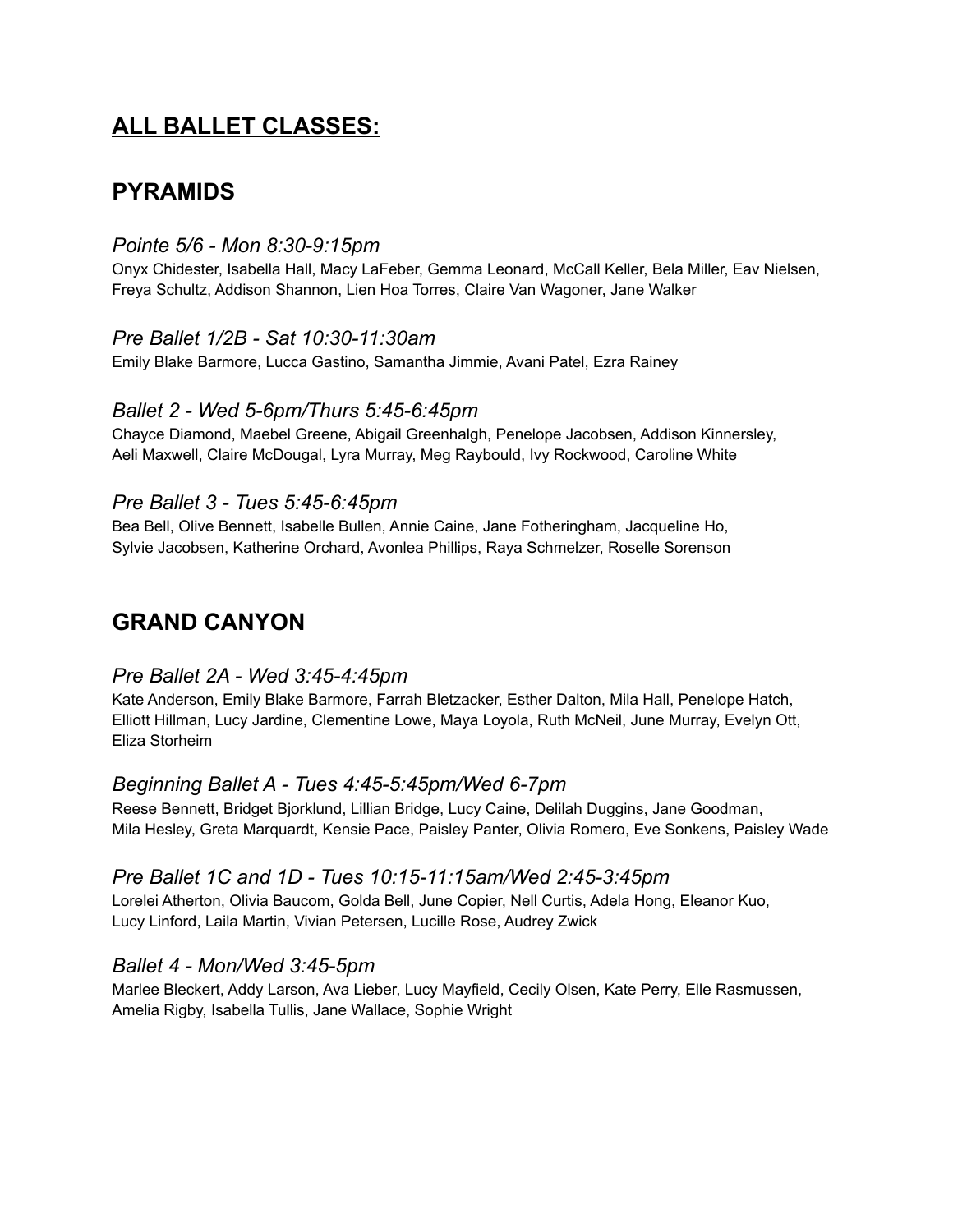# **HANGING GARDENS**

# *Pre Ballet 1/2A - Tues 3:45-4:45pm*

Capri Bennett, Vivienne Chamberlain, Olive Curtis, Cabrini Gastino, Nora Jergensen, Virginia McCormick, Madeleine Murdock, Lottie Orchard, Remi Steed, Ava Wade, Brooklyn Webber, Campbell Wolfgram

# *Beginning Ballet B - Mon/Thurs 6-7pm*

Jane Anderson, Marlowe Calder, Sarah Christensen, Megan Greene, Quinn Hatch, Violet Hatch, Francesca Johnsen, Emi Larson, Anna McDougal, Emily Moore, Mia Morgan, Mila Murray, Annie Perry, Sophie Steffensen, Clara Stevens, Harper Zwick

### *Ballet 3 - Mon/Wed 3:45-5pm*

Emma Barkes, Mya Larson, Anna Leppard, Eliza Metcalfe, Miyo Pace, Ava Panter, Annie Schroepfer, Holly Faith Storheim

# **NORTHERN LIGHTS**

### *Ballet 1 - Mon 6-7pm/Tues 3:45-4:45pm*

Joy Atherton, Avery Austin, Caroline Cooley, Charlotte Cooley, Ashley Kate Gritton, Veronica Haney, Reese Hockin, Allison Leavitt, Maddie Reeder, Akasha Sharma, Lucy Smith, Sadie Straessler, Alice Waltman, Eloise Wiseman, Mia Zhang

# *Pre Ballet 2B - Fri 2:45-3:45pm*

Evelyn Gough, Paige Haney, Stella Mather, June Murray, Vivienne Patch, Claire Sonkens, Phoebe Sorenson, Jane Wimer

### *Ballet 5/6 - Mon/Thurs 7-8:30pm*

Audrey Andrus, Onyx Chidester, Isabella Hall, Marlee Hatch, Charlotte Johnsen, Macy LaFeber, Gemma Leonard, McCall Keller, Bela Miller, Elaine Mork, Eav Nielsen, Freya Schultz, Addison Shannon, Lien Hoa Torres, Claire Van Wagoner, Jane Walker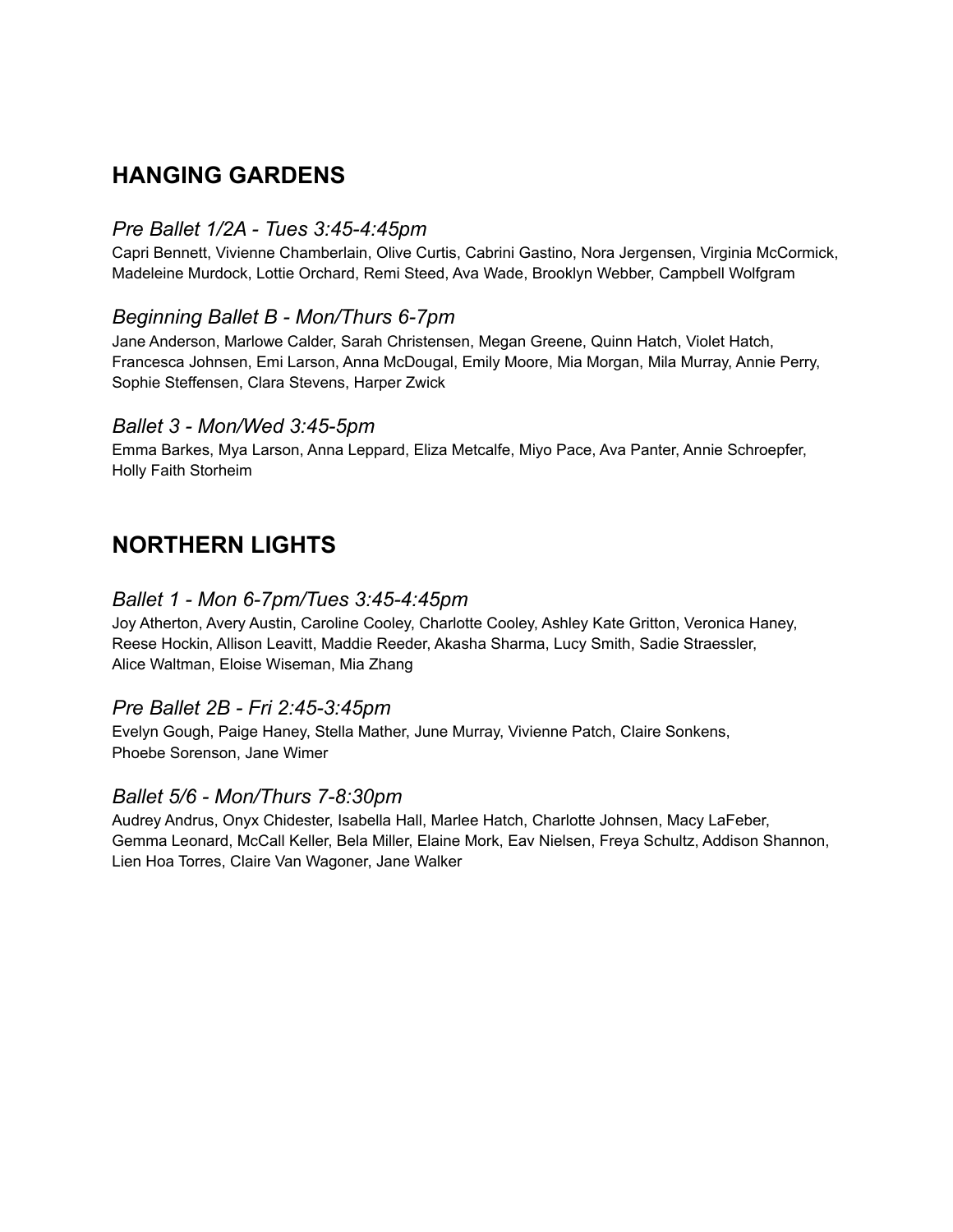# **ALL OTHER CLASSES:**

## Tap Production - Hilary Murray

Audrey Andrus, Marlee Bleckert, Isabella Hall, Charlotte Johnsen, McCall Keller, Macy LaFeber, Addy Larson, Gemma Leonard, Ava Lieber, Lucy Mayfield, Bela Miller, Eav Nielsen, Claire Oliver, Cecily Olsen, Kate Perry, Elle Rasmussen, Amelia Rigby, Kate Perry, Freya Schultz, Lien Hoa Torres, Isabella Tullis, Claire Van Wagoner, Jane Walker, Jane Wallace, Sophie Wright

# Early Tap/Jazz - Hilary Murray

Golda Bell, Finley Erard, Lucca Gastino, Quinn Loyola, Madeleine Murdock, Rosie Patch, Phoebe Sorenson, Ruth Wimer, Campbell Wolfgram

### Mini/Beg Jazz - Joey Anderson

Emily Blake Barmore, Bea Bell, Olive Bennett, Reese Bennett, Bridget Bjorklund, Lillian Bridge, Isabelle Bullen, Paige Haney, Sylvie Jacobsen, Louisa Kern, Clementine Lowe, Ivvy Matich, Kensie Pace, Penelope Patch, Vivenne Patch, Avonlea Phillips, Ellamae Preston, Eve Sonkens, Rosie Sorenson, Sophie Steffensen

TEEN COMPANY - "Trace of You"

# Int Jazz - Casey Peterson

Abigail Greenhalgh, Amelia Linford, Eliza Metcalfe, Miyo Pace, Maddie Reeder, Annie Schroepfer, Lucy Smith, Holly Faith Storheim

PIZZAZZ COMPANY - "Sunshine"

MICRO MINI COMPANY - "I Love Paris"

EXCEL COMPANY - "Can't Help Falling in Love"

Junior/Beginning Contemporary - Elena Gimenez Jane Anderson, Marlowe Calder, Caroline Cooley, Delilah Duggins, Ashley Gritton, Veronica Haney, Mia Morgan, Sadie Straessler, Paisley Wade, Cody Westover, Eloise Wiseman, Mia Zhang

ELITE B COMPANY - "Sandstorm"

Teen Int/Adv Contemporary - Lauren Broadbent Ava Lieber, Lucy Mayfield, Ava Panter, Elle Rasmussen, Amelia Rigby, Molly Thompson, Jane Wallace, Sophie Wright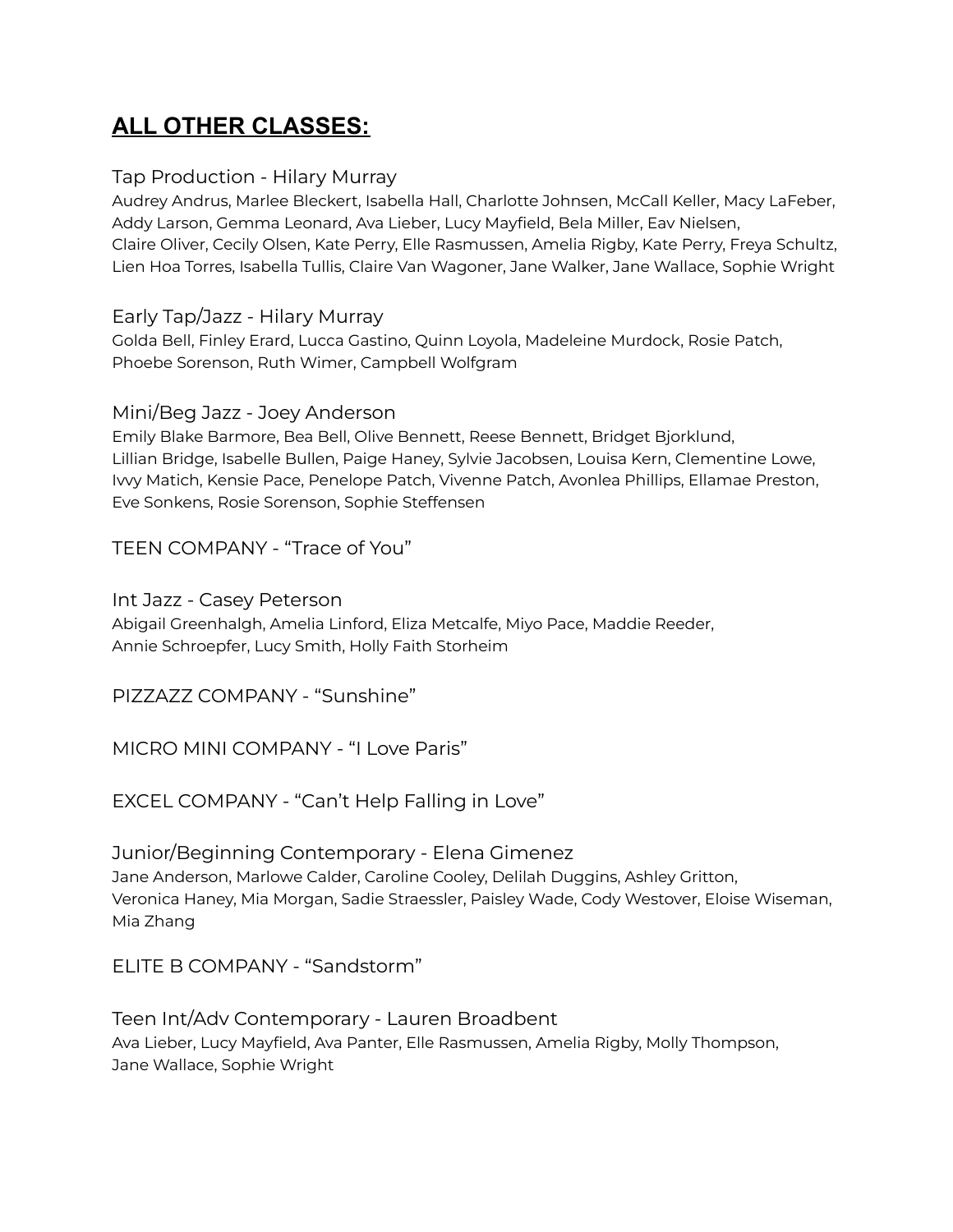Mini/Beginning Tap - Hilary Murray

Bea Bell, Farrah Bletzacker, Isabelle Bullen, Cabrini Gastino, Mila Hall, Sylvie Jacobsen, Clementine Lowe, Ruth McNeil, Eve Owens, Avonlea Phillips, Rosie Sorenson, Claire Steffensen, Sophie Steffensen, Eliza Storheim, Ruby Yates

Junior Beg/Int Tap - Elena Gimenez

Jane Anderson, Ella Buchanan, Marlowe Calder, Ashley Gritton, Veronica Haney, Mia Morgan, Sadie Straessler, Amelia Swenson-Cruss, Cody Westover, Mia Zhang

EXCEL COMPANY - "Lonely People"

ELITE A COMPANY - "Sunlight"

Hip Hop 1 - Anthony Balducci

Joy Atherton, Bridget Bjorklund, Lillian Bridge, Sarah Christensen, Ashley Gritton, Francesca Johnsen, Sadie Lawrence, Kensie Pace, Paisley Panter, Ellamae Preston, Akasha Sharma, Eve Sonkens, Easton Straessler, Beau Swallow

Hip Hop 2/Hip Hop 3 - Anthony Balducci

Abigail Greenhalgh, Penelope Jacobsen, Anna Leppard, Lyra Murray, Sadie Straessler, Audrey Andrus, Emma Barkes, Onyx Chidester, Isabella Hall, Charlotte Johnsen, Eav Nielsen, Cecily Olsen, Amelia Rigby, Freya Schultz, Claire Van Wagoner, Jane Wallace

Pre Jazz - Hilary Murray/Lauri Moncur Farrah Bletzacker, Maggie Erard, Mila Hall, Elliott Hillman, Maya Loyola, Ruth McNeil, June Murray, Claire Sonkens, Jane Wimer, Ruth Woodman

MINI COMPANY - "Angels"

PIZZAZZ COMPANY - "Grow As We Go"

Junior Beg/Int Jazz - Audrey Wells

Jane Anderson, Lucy Caine, Marlowe Calder, Caroline Cooley, Ashley Gritton, Ruby Gygi, Veronica Haney, Mia Morgan, Ellie Reeder, Sadie Straessler, Paisley Wade, Mia Zhang

Excel/Int Contemporary - Lauren Broadbent

Emma Barkes, Chayce Diamond, Maebel Greene, Penelope Jacobsen, Addison Kinnersley, Mya Larson, Anna Leppard, Claire McDougal, Lyra Murray, Miyo Pace, Meg Raybould, Ivy Rockwood

TEEN COMPANY - "The Buzz"